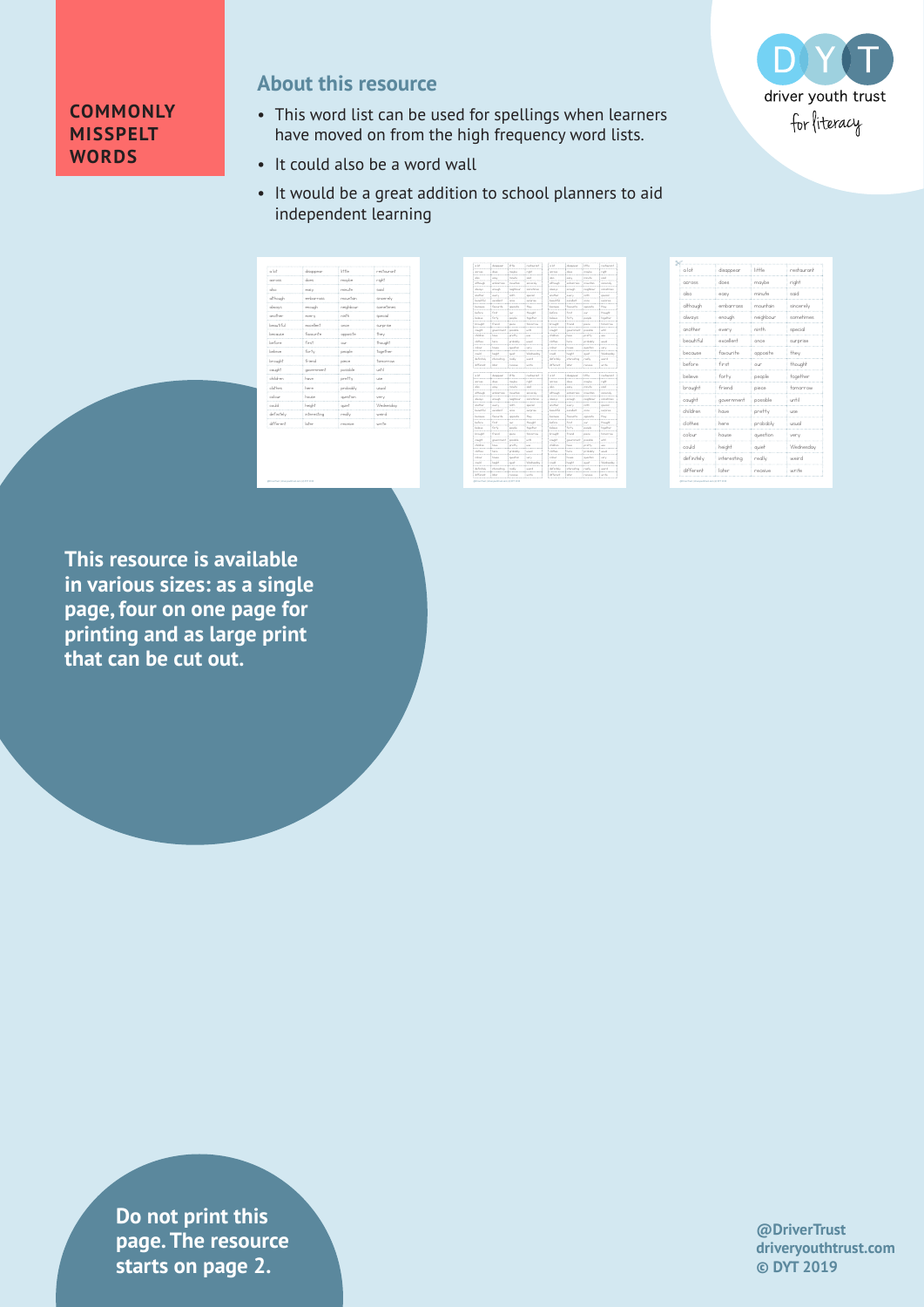| a lot      | disappear   | $\mathsf{l}$ i $\mathsf{t}$ $\mathsf{t}$ $\mathsf{l}$ e | restaurant |
|------------|-------------|---------------------------------------------------------|------------|
| across     | does        | maybe                                                   | right      |
| also       | easy        | minute                                                  | said       |
| although   | embarrass   | mountain                                                | sincerely  |
| always     | enough      | neighbour                                               | sometimes  |
| another    | every       | ninth                                                   | special    |
| beautiful  | excellent   | once                                                    | surprise   |
| because    | favourite   | opposite                                                | they       |
| before     | first       | our                                                     | thought    |
| believe    | forty       | people                                                  | together   |
| brought    | friend      | piece                                                   | tomorrow   |
| caught     | government  | possible                                                | until      |
| children   | have        | pretty                                                  | use        |
| clothes    | here        | probably                                                | usual      |
| colour     | house       | question                                                | very       |
| could      | height      | quiet                                                   | Wednesday  |
| definitely | interesting | really                                                  | weird      |
| different  | later       | receive                                                 | write      |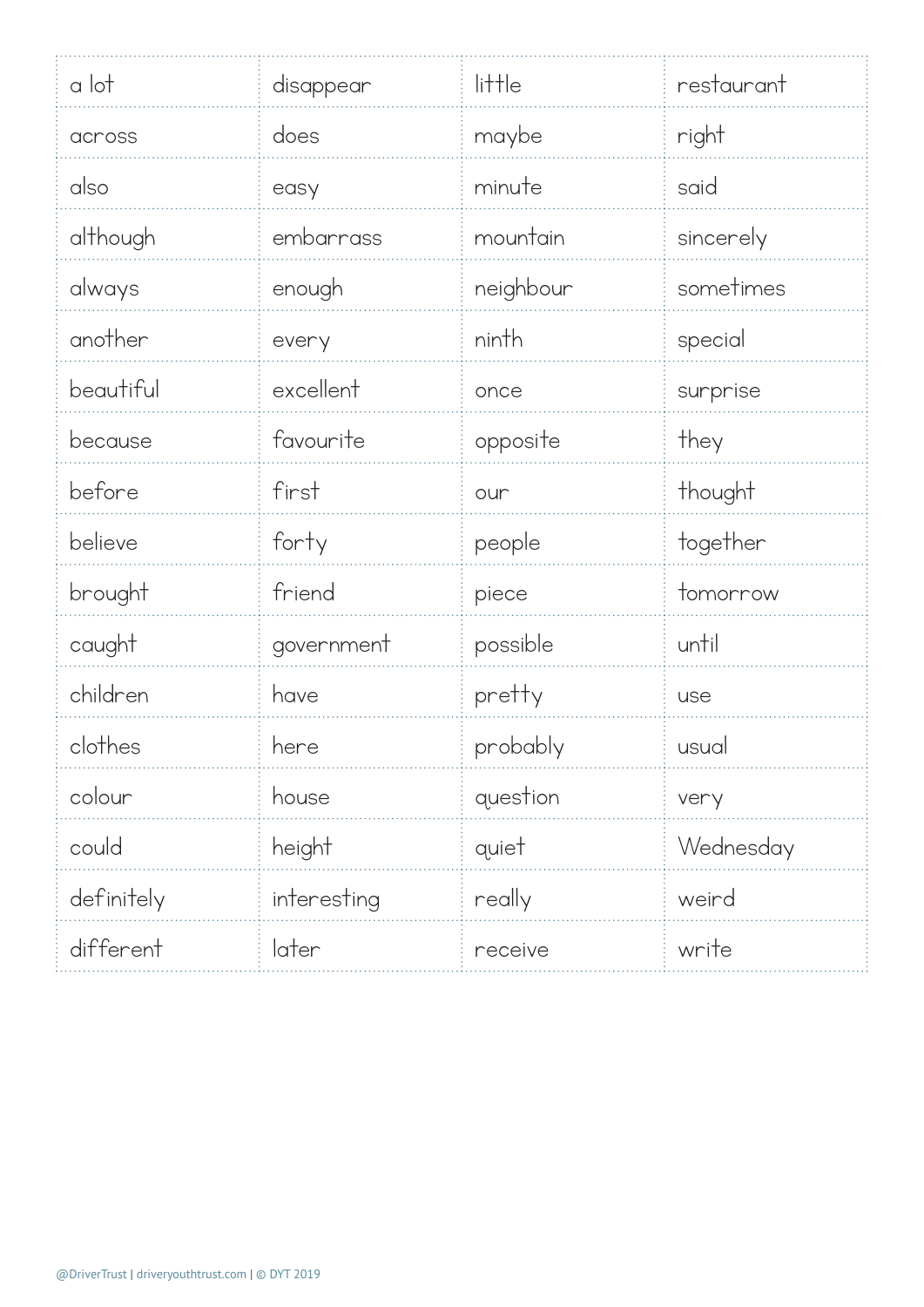| a lot      | disappear   | little    | restaurant |
|------------|-------------|-----------|------------|
| across     | does        | maybe     | right      |
| also       | easy        | minute    | said       |
| although   | embarrass   | mountain  | sincerely  |
| always     | enough      | neighbour | sometimes  |
| another    | every       | ninth     | special    |
| beautiful  | excellent   | once      | surprise   |
| because    | favourite   | opposite  | they       |
| before     | first       | our       | thought    |
| believe    | forty       | people    | together   |
| brought    | friend      | piece     | tomorrow   |
| caught     | government  | possible  | until      |
| children   | have        | pretty    | use        |
| clothes    | here        | probably  | usual      |
| colour     | house       | question  | very       |
| could      | height      | quiet     | Wednesday  |
| definitely | interesting | really    | weird      |
| different  | later       | receive   | write      |

| a lot      | disappear   | little    | restaurant |
|------------|-------------|-----------|------------|
| across     | does        | maybe     | right      |
| also       | easy        | minute    | said       |
| although   | embarrass   | mountain  | sincerely  |
| always     | enough      | neighbour | sometimes  |
| another    | every       | ninth     | special    |
| beautiful  | excellent   | once      | surprise   |
| because    | favourite   | opposite  | they       |
| before     | first       | our       | thought    |
| believe    | forty       | people    | together   |
| brought    | friend      | piece     | tomorrow   |
| caught     | government  | possible  | until      |
| children   | have        | pretty    | use        |
| clothes    | here        | probably  | usual      |
| colour     | house       | question  | very       |
| could      | height      | quiet     | Wednesday  |
| definitely | interesting | really    | weird      |
| different  | later       | receive   | write      |

| a lot      | disappear   | little    | restaurant |
|------------|-------------|-----------|------------|
| across     | does        | maybe     | right      |
| also       | easy        | minute    | hinz       |
| although   | embarrass   | mountain  | sincerely  |
| always     | enough      | neighbour | sometimes  |
| another    | every       | ninth     | special    |
| beautiful  | excellent   | once      | surprise   |
| because    | favourite   | opposite  | they       |
| before     | first       | our       | thought    |
| believe    | forty       | people    | together   |
| brought    | friend      | piece     | tomorrow   |
| caught     | government  | possible  | until      |
| children   | have        | pretty    | use        |
| clothes    | here        | probably  | usual      |
| colour     | house       | question  | very       |
| could      | height      | quiet     | Wednesday  |
| definitely | interesting | really    | weird      |
| different  | later       | receive   | write      |

| a lot      | disappear   | little    | restaurant |
|------------|-------------|-----------|------------|
| across     | does        | maybe     | right      |
| also       | easy        | minute    | said       |
| although   | embarrass   | mountain  | sincerely  |
| always     | enough      | neighbour | sometimes  |
| another    | every       | ninth     | special    |
| beautiful  | excellent   | once      | surprise   |
| because    | favourite   | opposite  | they       |
| before     | first       | our       | thought    |
| believe    | forty       | people    | together   |
| brought    | friend      | piece     | tomorrow   |
| caught     | government  | possible  | until      |
| children   | have        | pretty    | use        |
| clothes    | here        | probably  | usual      |
| colour     | house       | question  | very       |
| could      | height      | quiet     | Wednesday  |
| definitely | interesting | really    | weird      |
| different  | later       | receive   | write      |